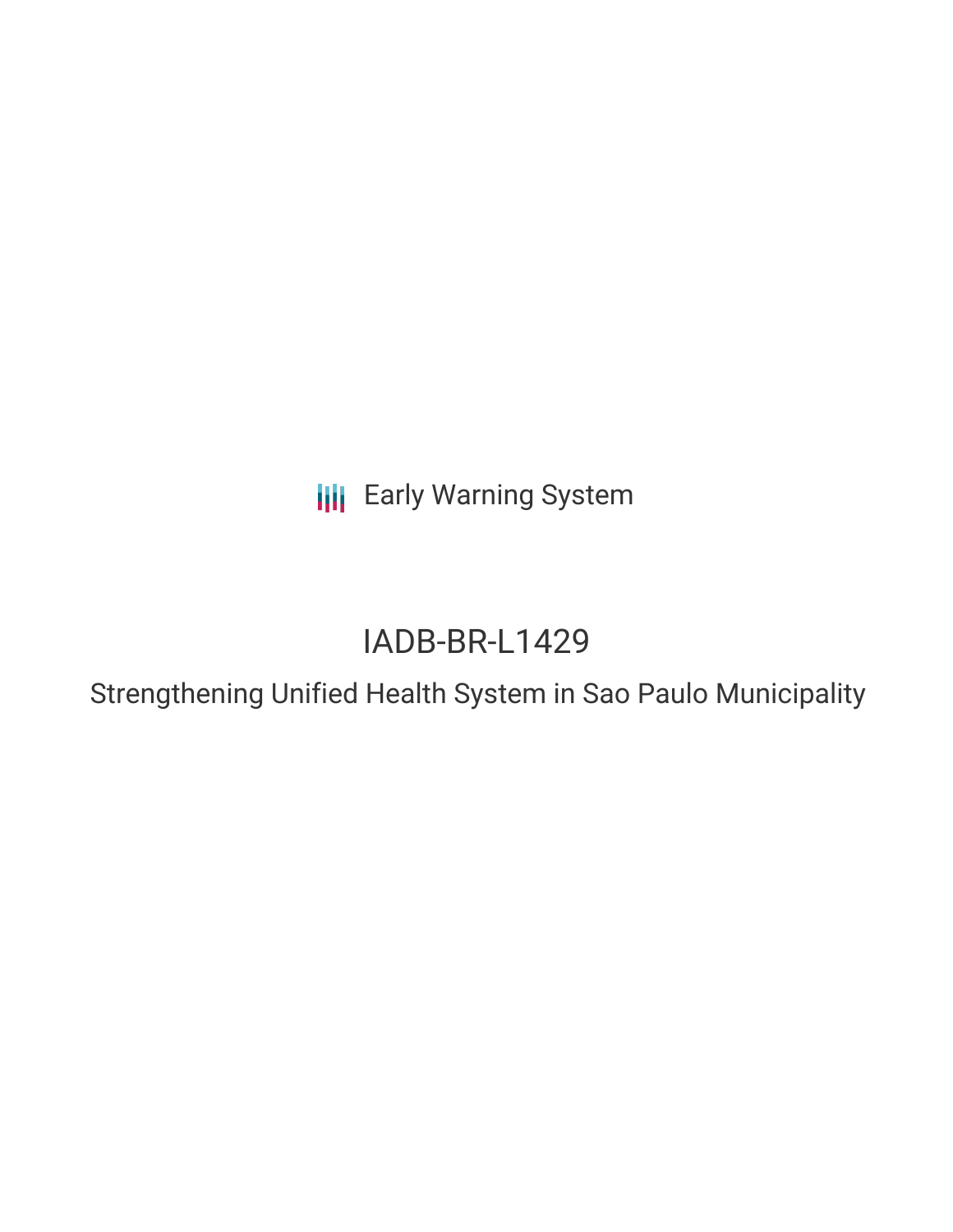## **Quick Facts**

| <b>Countries</b>               | <b>Brazil</b>                          |
|--------------------------------|----------------------------------------|
| <b>Specific Location</b>       | São Paulo                              |
| <b>Financial Institutions</b>  | Inter-American Development Bank (IADB) |
| <b>Status</b>                  | Proposed                               |
| <b>Bank Risk Rating</b>        | B                                      |
| <b>Borrower</b>                | Government of Brazil                   |
| <b>Sectors</b>                 | <b>Education and Health</b>            |
| <b>Investment Type(s)</b>      | Loan                                   |
| <b>Investment Amount (USD)</b> | \$100.00 million                       |
| <b>Project Cost (USD)</b>      | \$200.00 million                       |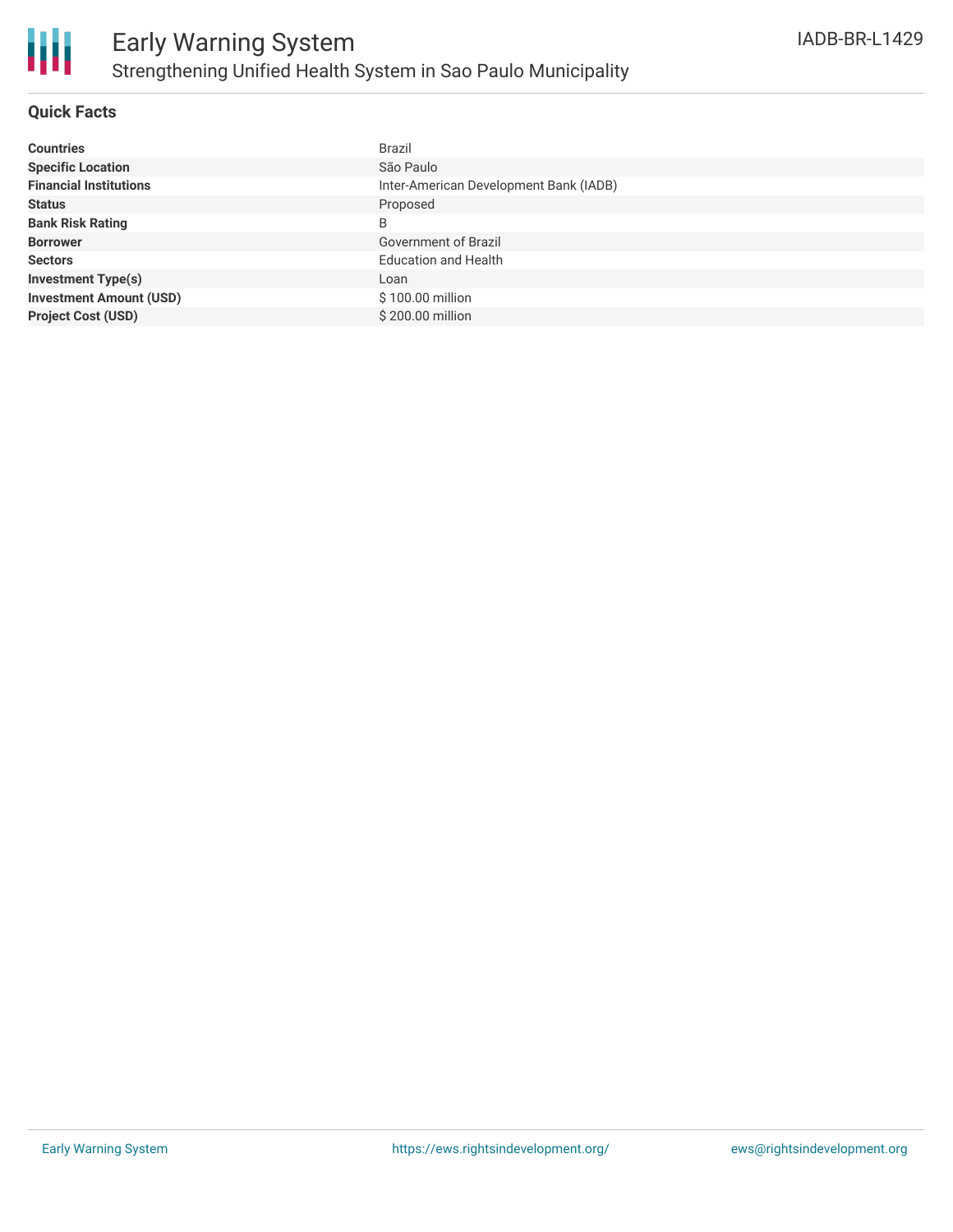

### **Project Description**

The bank states that the objectives of the project are: (i) to develop and implement a new care model in the health system in SP; (ii) to expand coverage an access of health services in socially prioritized areas in the municipality; (iii) to promote quality improvement of the health services; (iv) to increase patient safety in the services.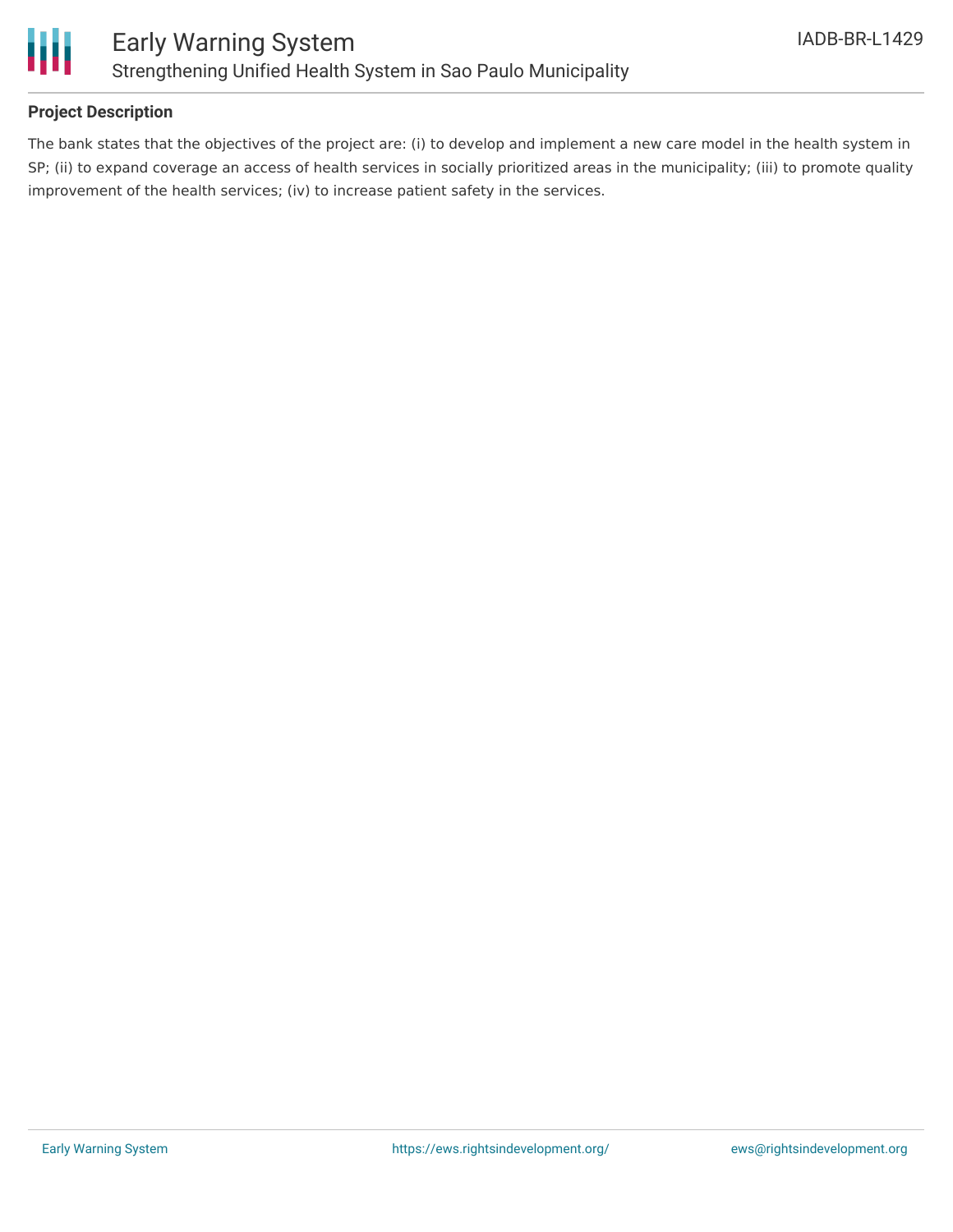

#### **Investment Description**

• Inter-American Development Bank (IADB)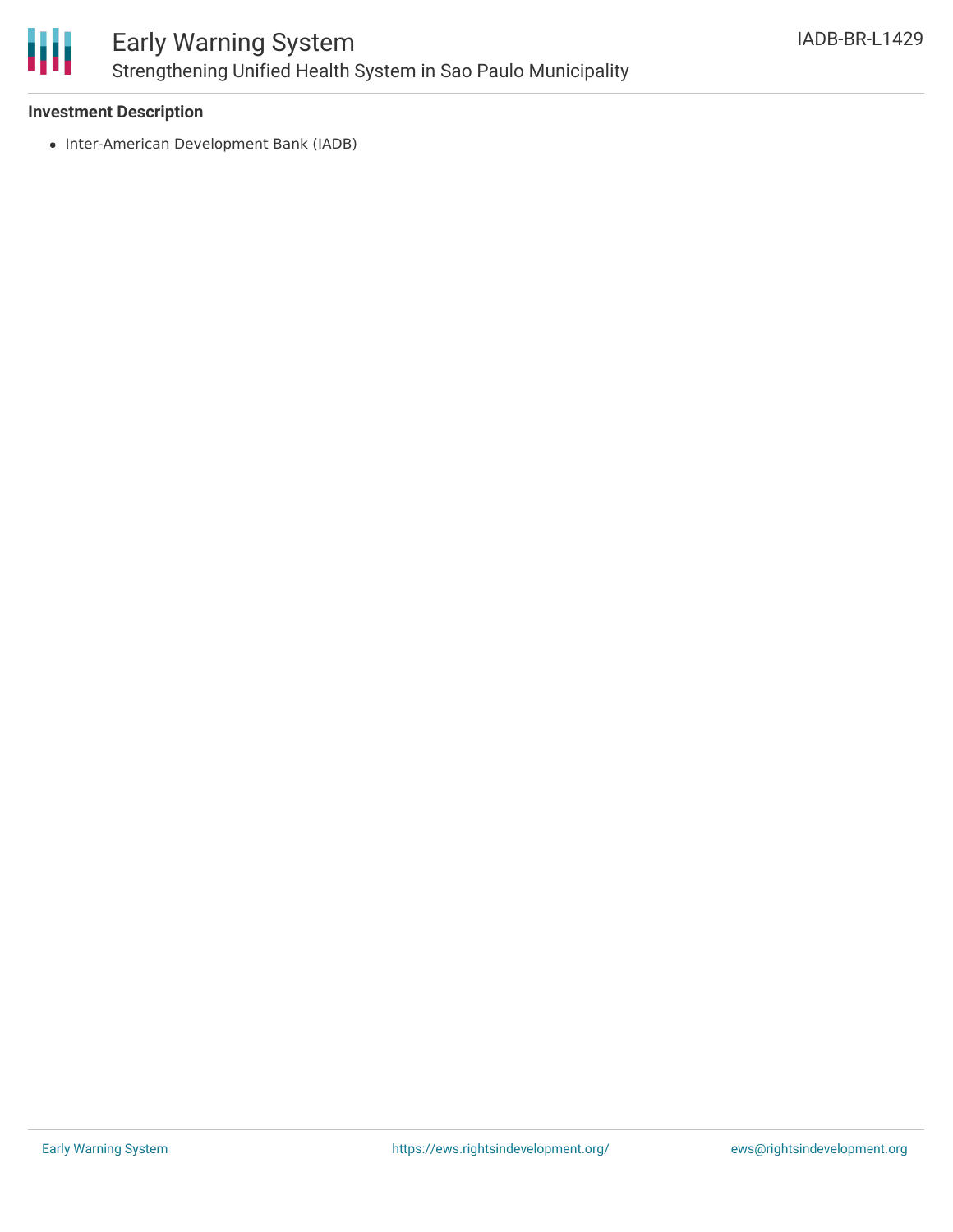

### **Contact Information**

#### ACCOUNTABILITY MECHANISM OF IADB

The Independent Consultation and Investigation Mechanism (MICI) is the independent complaint mechanism and fact-finding body for people who have been or are likely to be adversely affected by an Inter-American Development Bank (IDB) or Inter-American Investment Corporation (IIC)-funded project. If you submit a complaint to MICI, they may assist you in addressing the problems you raised through a dispute-resolution process with those implementing the project and/or through an investigation to assess whether the IDB or IIC is following its own policies for preventing or mitigating harm to people or the environment. You can submit a complaint by sending an email to MICI@iadb.org. You can learn more about the MICI and how to file a complaint at http://www.iadb.org/en/mici/mici,1752.html (in English) or http://www.iadb.org/es/mici/mici,1752.html (Spanish).